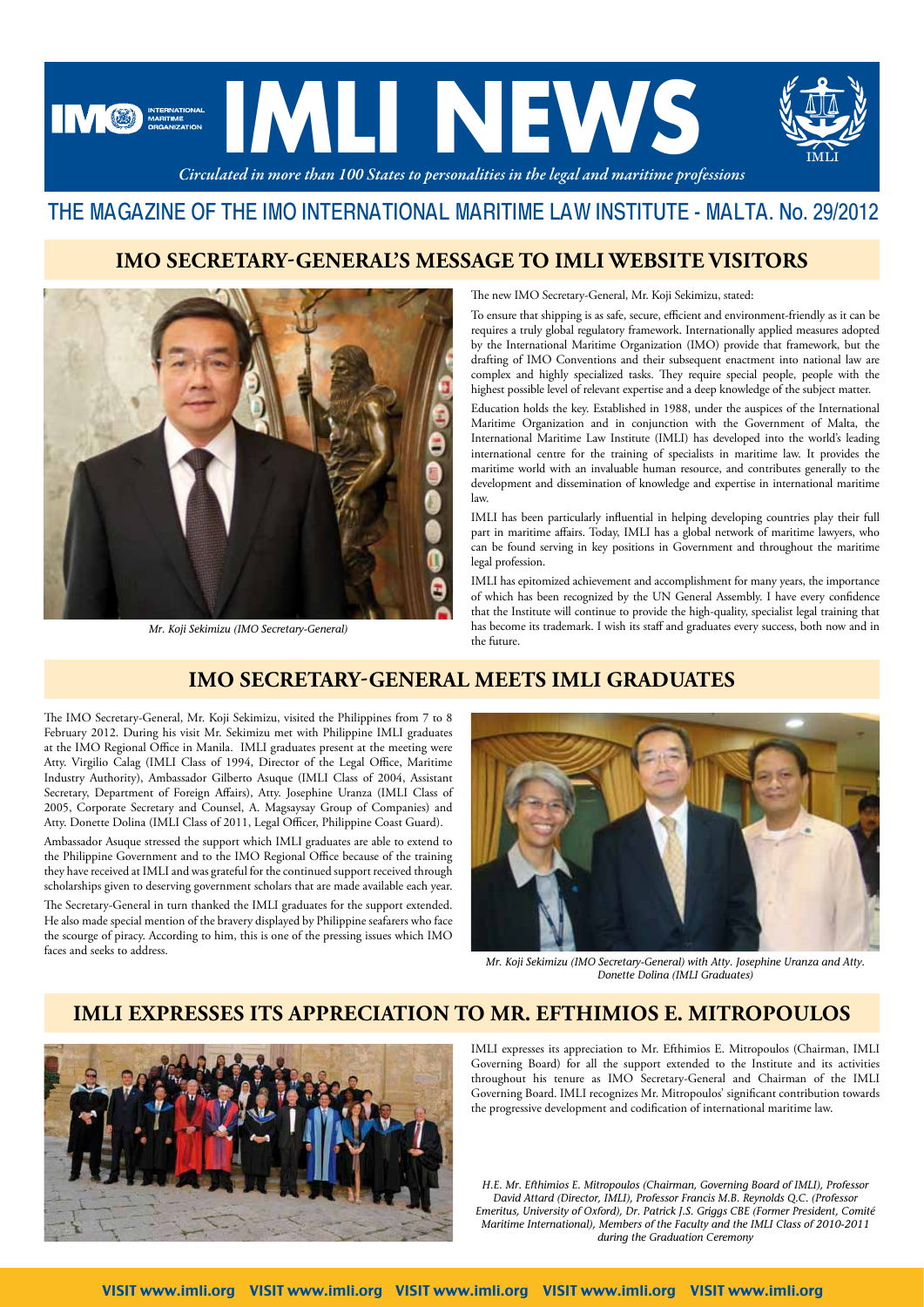#### **IMLI COURSE ON THE LAW OF MARITIME SAFETY AND SECURITY**

Dr. Philippe Boisson (Communication Director and Legal Advisor of the Bureau Veritas, Marine Division) delivered the Course on the Law of Maritime Safety. The Course was an intensive one and its aim was to give a comprehensive overview of the international instruments providing for safety of shipping in all respects. It consisted of units dealing with the regulatory process related to maritime safety, ship safety, construction and equipment, cargo safety, the human element and operational safety, the control of ship safety and finally with the classification societies.



*Dr. Philippe Boisson (Communication Director and Legal Advisor of the Bureau Veritas, Marine Division) meeting IMLI students*

Professor Natalino Ronzitti (Professor of International Law, Libera Università degli Studi Sociali "Guido Carli" of Rome) delivered a set of lectures on "The Legal Status of Sunken Warships" and "State Vessels and Maritime Security and Defence against Terrorism".

Major (Retd) Anthony Hall conducted a two-day seminar on international maritime security, which aimed to explain to its participants the legal implications and practical aspects of maritime security, which together form a coherent whole for the protection of life and property at sea.

Dr. Patricia Mallia (Head, Department of International Law, Faculty of Laws, University of Malta) lectured on "Migrant Smuggling by Sea".

The IMLI Course on Maritime Safety and Security was coordinated by Mr. Riyaz Hamza (The Nippon Foundation Lecturer on International Maritime Security Law).

## **IMLI MARITIME LEGISLATION DRAFTING COURSE**



*Professor Frank L. Wiswall, Jr. (Vice President Honoris Causa, Comité Maritime International) meeting IMLI students* 

This unique Course is designed to train government officials on techniques of drafting of maritime legislation placing emphasis on the incorporation of international conventions into domestic legislation. The Course addresses drafting requirements peculiar to common law and civil law systems.

The Course was delivered by Professor Frank L. Wiswall, Jr. (Vice-President Honoris Causa, Comité Maritime International) and the resident faculty of IMLI. Professor Wiswall lectured on the drafting and adoption of national and international maritime legislation. During his lectures he emphasized the process by which international maritime legislation is developed in the IMO.

#### **IMLI Course on Carriage of Goods by sea**

This academic year IMLI held its Annual Course on Carriage of Goods by Sea, from October 2011 till February 2012. This intensive Course offered the participants an opportunity to gain a detailed understanding of the obligations and rights arising from bills of lading and charterparty contracts and explored the workings and the present day application of The Hague and Hague-Visby Rules, the Hamburg Rules, the Rotterdam Rules and the Multimodal Transport Convention. The analysis of the relevant legal matters was handled through a comparative approach. The Course examined a comprehensive list of topics including the nature and functions of the bills of lading and other transport documents, electronic bills of lading, rights and liabilities pertaining to different types of charterparties, the relationship between the charter, the bill of lading and other documents, etc.

As it is now tradition, the core part of the Course was delivered by Professor Francis M.B. Reynolds (Q.C. (Hon.), (Barrister, Professor Emeritus, University of Oxford). The lectures were enriched by a number of practical examples based on actual disputed law cases and real commercial documents.



*Professor Francis M.B. Reynolds Q.C. (Barrister, Professor Emeritus, University of Oxford) meeting IMLI students*

Mr. David Martin-Clark (Barrister-at-Law, Arbitrator, Mediator and Consultant) also participated as a visiting lecturer during the IMLI Course on Carriage of Goods by Sea. Mr. Martin-Clark lectured on the Rotterdam Rules and on E-Commerce in the context of shipping.

Dr. Mahin Faghfouri (President of the International Multimodal Transport Association) visited the Institute and delivered a series of lectures on multimodal transport and the impact of the Rotterdam Rules on multimodal transport.

### **IMLI COURSE ON THE LAW OF MARINE INSURANCE**

The Course on the Law of Marine Insurance offers the participants an opportunity to gain general understanding of the specific concepts and principles of marine insurance law, most commonly used standard marine insurance clauses and functioning of marine insurance markets. The focus is on marine hull and machinery insurance and cargo insurance.

Professor Dr. Marko Pavliha (Professor of Commercial, Transport and Insurance Law, Faculty of Maritime Studies and Transportation, University of Ljubljana) delivered a series of lectures on the Law of Marine Insurance. The purpose of the lectures was to give the students an overview of marine insurance, its history, functioning of insurance markets and basic understanding of the main principles and concepts of marine insurance law, including some basic analysis of the broadly used standard clauses of marine hull and machinery insurance and cargo insurance.



*Professor Dr. Marko Pavliha (Professor of Commercial, Transport and Insurance Law, Faculty of Maritime Studies and Transportation, University of Ljubljana) meeting IMLI students*

Mr. John McPhail (Compliance Officer, Thomas Miller & Co. Managers of the UK P&I Club) lectured on the topic of the Protection and Indemnity (P&I) Insurance. He explained the main functions of the P&I Clubs with special emphasis on the role of the International Group of P&I Clubs.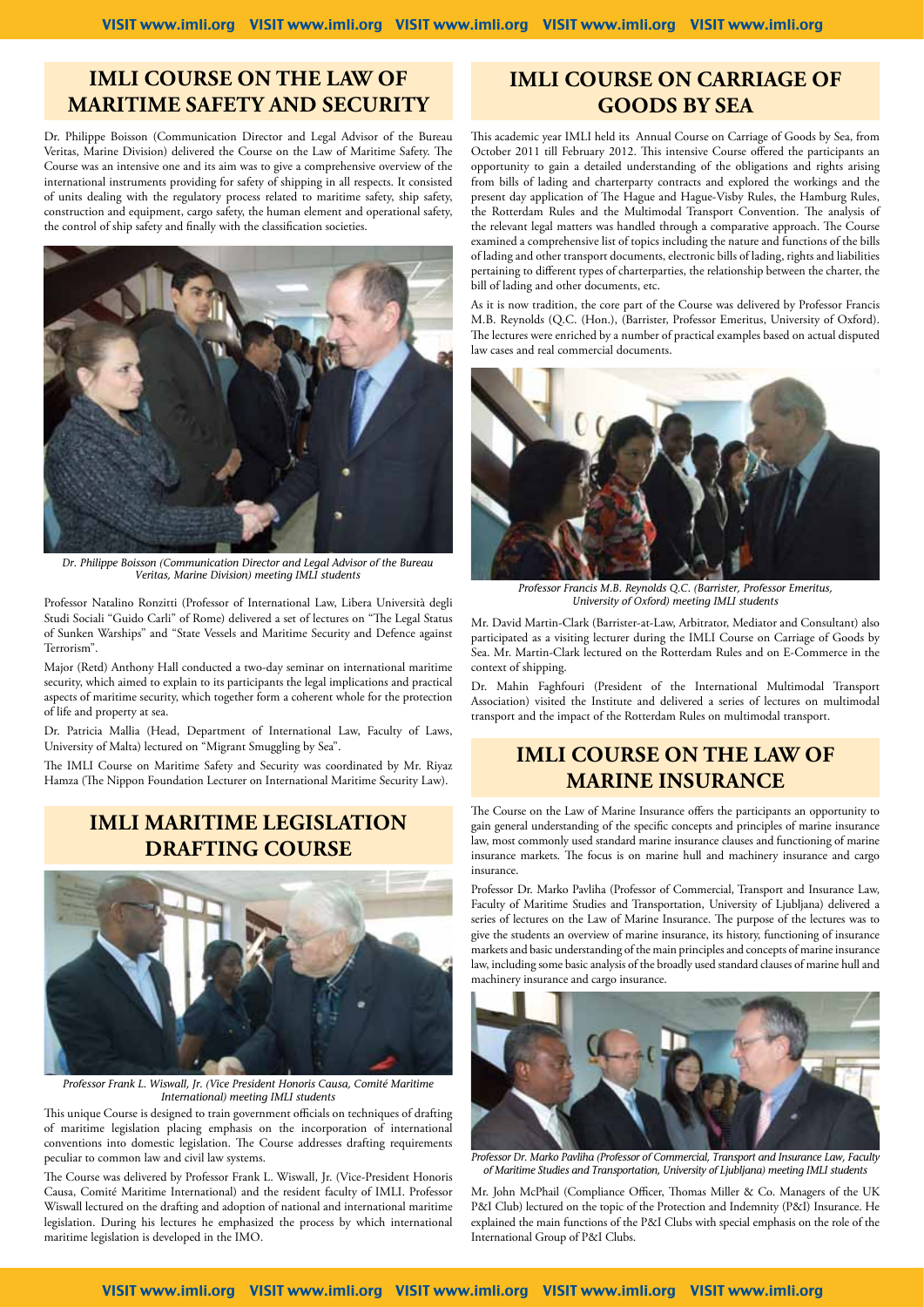#### **IMLI MARINE ENVIRONMENTAL LAW COURSE**

The IMLI Marine Environmental Law Course offered the participants an overview of the rules dealing with the prevention of marine incidental or operational pollution, the applicable regimes for compensation and liability in case of pollution, either by oil or other dangerous and noxious substances, and the protection of the environment from hazards posed by wrecks whether located in the exclusive economic zone or territorial sea of the State. Experts of international repute drew on legislative, administrative and judicial experience from different parts of the world. Developments following the *Erika* and *Prestige* disasters were also canvassed.

Also covered in the Course was the international and regional legal framework for marine spill emergency preparedness, response and co-operation, as well as the preparation of a contingency plan in compliance with international conventions.



*Dr. Patrick Griggs (Former President, Comité Maritime International) meeting IMLI students*

Dr. Patrick Griggs, CBE (Former President, Comité Maritime International) delivered a set of lectures on marine environmental law. Dr. Griggs delivered a lecture on the Nairobi International Convention on the Removal of Wrecks, 2007. The presentation was particularly interesting and useful as it was based on Dr. Griggs's significant involvement with the CMI, IMO and other intergovernmental organisations over the past 30 years and illustrated with many real examples. Dr. Griggs, as a CMI representative, personally contributed and participated throughout the drafting of a number of international maritime conventions, including the Wreck Removal Convention and could therefore bring closer to the class the background and history of its particular provisions.



*Professor Peter Ehlers (Former President, German Federal Maritime and Hydrographic Agency) meeting IMLI students*

Professor Peter Ehlers (Former President, German Federal Maritime and Hydrographic Agency) conducted dynamic and encouraging discussions with the students of the IMLI Class of 2011/2012 on "How to Make Marine Environmental Law".

Mr. Jonathan Pace (Senior Programme Officer, REMPEC) lectured on the "Mediterranean Example on Regional Systems for Co-operation in the Prevention of, Preparedness for and Response to Marine Pollution".

IMLI also had the honour to host Dr. Mitja Grbec (President, Slovenian Maritime Law Association) who lectured on the compensation and liability regime for oil pollution damage; Mr. Gabino Gonzalez (Programme Officer (OPRC), REMPEC) who lectured on the "International Legal Framework for Marine Pollution Preparedness and Response – the OPRC Convention and the OPRC-HNS Protocol"; and Dr. Stefano Filletti (Senior Partner, Filletti & Filletti Advocates) who lectured on "Marine Pollution Prevention under UNCLOS".

The IMLI Marine Environmental Law Course was coordinated by Professor Malgosia Fitzmaurice (The Nippon Foundation Professor on Marine Environmental Law).

#### **IMLI COURSE ON THE LAW OF THE SEA**

The IMLI Course on the Law of the Sea provided a comprehensive study of the international law of the sea, encompassing all the important aspects of this major branch of public international law.. Attention was also given to the role of customary international law in the development and codification of the law of the sea. The Course followed a detailed analysis of each area of the international law of the sea, including all the major maritime zone regimes, delimitation of maritime boundaries, marine scientific research, fisheries, landlocked and geographically disadvantaged States and settlement of disputes. The rules of contemporary international law, including their historical background and development, were also dealt with.

Professor David Attard (Director, IMLI) delivered the core part of the Course. During his lectures, Professor Attard gave the students an overview of the genesis of the law of the sea, its historic development and the way customary international law has been codified in the international instruments. Professor Attard offered a detailed analysis of the different maritime zones, as established under the provisions of UNCLOS, and of the rights enjoyed by the States and obligations imposed upon them under the said provisions.



*Judge Shunji Yanai (President, ITLOS) and Mrs. Toshiko Yanai with Professor David Attard (Director, IMLI) and the Class of 2011/2012*

IMLI had the honour to host Judge Shunji Yanai (President, ITLOS) who visited the Institute on 11 April and addressed the students of the Class of 2011/2012. In his address Judge Yanai discussed the "Features and Jurisprudence of the International Tribunal for the Law of the Sea".

Judge Helmut Türk (Judge, ITLOS) lectured on the "Common Heritage of Mankind", wherein he discussed the development of the doctrine of the Area as Common Heritage of Mankind and the system of exploration and exploitation of deep sea minerals.



*Judge Helmut Türk (Judge, ITLOS) lecturing at IMLI*

Professor Philippe Gautier (Registrar, ITLOS) delivered a lecture on "Settlement of Disputes under the UNCLOS". During his very enlightening lecture Professor Gautier dealt comprehensively with all the relevant provisions on Settlement of Disputes codified in Part XV of UNCLOS.



*Professor Philippe Gautier (Registrar, ITLOS) lecturing at IMLI*

Professor Stefan Talmon (Co-Director, Public International Law Institute, University of Bonn) delivered a lecture on "The Legal Regime of Islands in International Law". The lecture explored the meaning of the various insular features dealt with in UNCLOS. In this respect Professor Talmon gave a detailed analysis of the various elements of Article 121 of UNCLOS.

Dr. Irini Papanikolopulu (Marie Curie Fellow, University of Oxford) delivered a lecture on the emerging topic of "Human Rights and the Law of the Sea".

Dr. Simon Borg (Department of Environmental and Resources Law, Faculty of Laws, University of Malta) delivered a set of lectures on the "Conservation of Marine Biodiversity" and "Conservation and Management of Marine Living Resources".